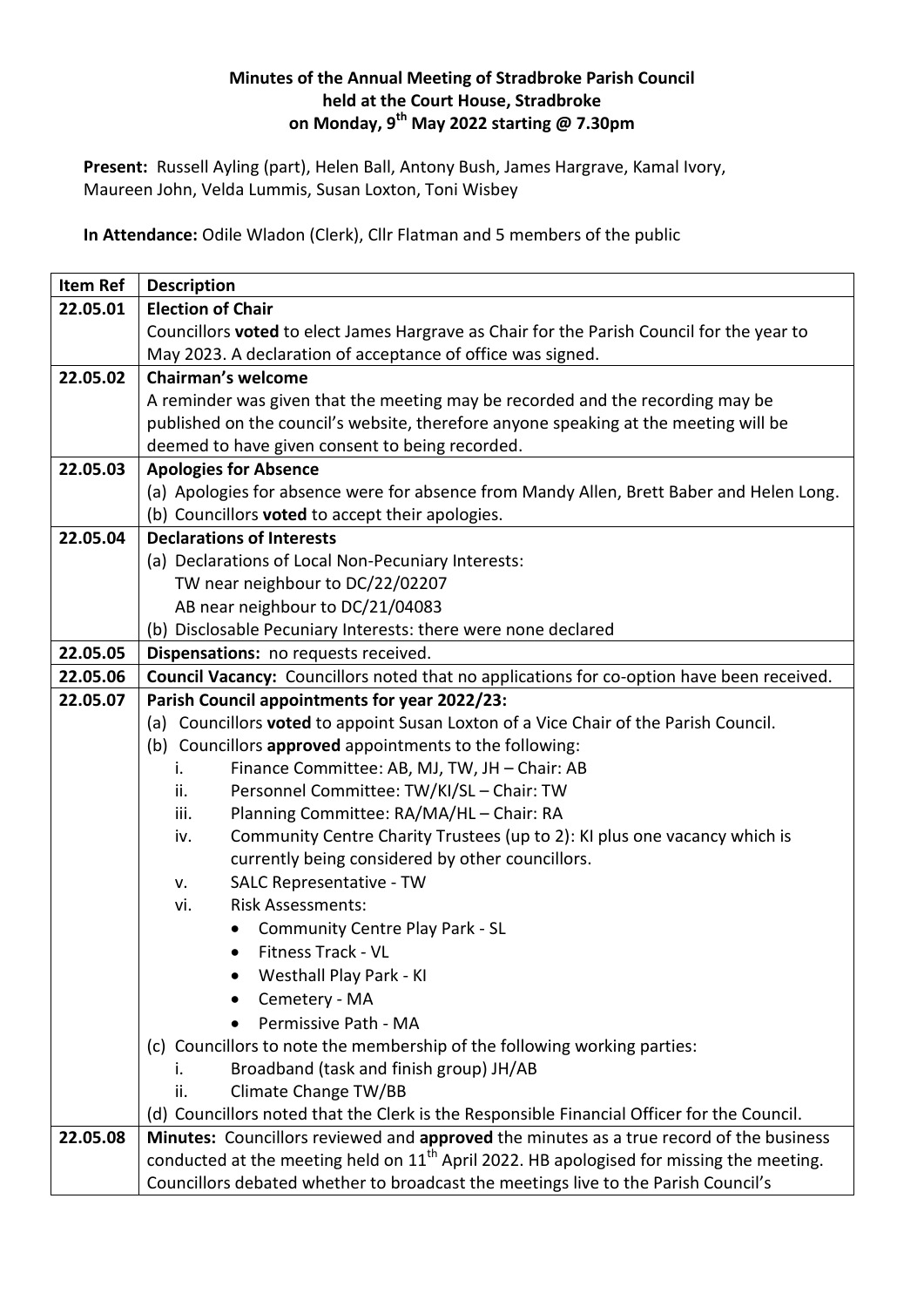| <b>Description</b>                                                                                                                                      |
|---------------------------------------------------------------------------------------------------------------------------------------------------------|
| Facebook page or whether to audio record only.                                                                                                          |
| Councillors voted to broadcast live the audio of the meeting (no video) and if this is not                                                              |
| possible to upload a recording to the Parish Council website.                                                                                           |
| RA arrived at this point                                                                                                                                |
| <b>District Councillor:</b>                                                                                                                             |
| (a) Councillors noted responses to the questions raised at the April meeting:                                                                           |
| Garages at Westhall: an update on the plans for all the garages was received.                                                                           |
| Waste: MSDC plan to bring forward kerb side collections for glass but are waiting on<br>$\bullet$                                                       |
| final government confirmation. Food waste will be going to an Anaerobic Digestion                                                                       |
| Plant and MSDC are looking to secure capacity regionally in the short term, the long                                                                    |
| term ambition would be to have a local Suffolk site to process the food waste.                                                                          |
| (b) District Councillor Flatman briefed the meeting as follows:                                                                                         |
| Construction on Gateway 14 is underway, this is linked to the Freeport.<br>$\bullet$                                                                    |
| Suffolk County Council is taking the lead on Ukraine support.<br>$\bullet$                                                                              |
| £150 rebates are being paid to Band A-D properties.<br>$\bullet$                                                                                        |
| Councils working with GPs to keep residents fit.<br>$\bullet$                                                                                           |
| Four new Changing Places will be created, one will be based in Stradbroke.<br>$\bullet$                                                                 |
| The locality budget is open for applications.<br>$\bullet$                                                                                              |
| <b>Public forum:</b>                                                                                                                                    |
| (a) SARA informed Councillors that they have a project to record the Platinum Jubilee                                                                   |
| celebrations. JH noted that a photo of the Council would be taken to support the SARA                                                                   |
| project to record the Jubilee.                                                                                                                          |
| (b) A resident raised concerns about the construction that has started by Lovell Homes off                                                              |
| New Street. The work started earlier than 8am and a considerable amount of dust was                                                                     |
| being generated. The resident is in communication with building control over the access<br>to the site.                                                 |
| It was noted that the Clerk had raised the matter of the start time of works with Lovell                                                                |
| and will contact them about the dust situation.                                                                                                         |
| (c) The applicant for DC/22/02140 spoke to the application and explained the nature of the                                                              |
| business to be conducted.                                                                                                                               |
| <b>Planning:</b>                                                                                                                                        |
| (a) Councillors reviewed and approved a response to the following planning applications:                                                                |
| DC/22/02140 - Change of use from Tea Shop to Beauty Salon, 2 Town House, Church                                                                         |
| Street IP21 5HT SUPPORT                                                                                                                                 |
| DC/22/02207 - Notification of works to Trees in Conservation Area - reduce 1 Oak Tree                                                                   |
| and removing overhanging branches of 1 tree. Corner Cottage, Church Street IP21 5HS                                                                     |
| <b>SUPPORT</b>                                                                                                                                          |
| (b) Councillors noted the outcome of planning decisions reached by MSDC:                                                                                |
| DC/22/00999 - Cadogan, New Street IP21 5JG GRANTED                                                                                                      |
| DC/22/01906 - Land to the South of New Street Condition 23 DISCHARGED<br>DC/22/01567 - Passmore Weeks & Richardson, Church Street IP21 5HS NO OBJECTION |
| (c) Other Planning Matters:                                                                                                                             |
| (i) Lovell Homes have been contacted re the working hours on the site off New Street.                                                                   |
| Planning condition states no work before 8am, work has commenced as early as                                                                            |
| 7am.                                                                                                                                                    |
| Response from Lovell Homes: Thank you for bringing this to my attention, I will                                                                         |
| discuss this with our contractors. Please let me know if the issue persists.                                                                            |
| (ii) A response to the planning appeal for DC/21/04083 was submitted.                                                                                   |
|                                                                                                                                                         |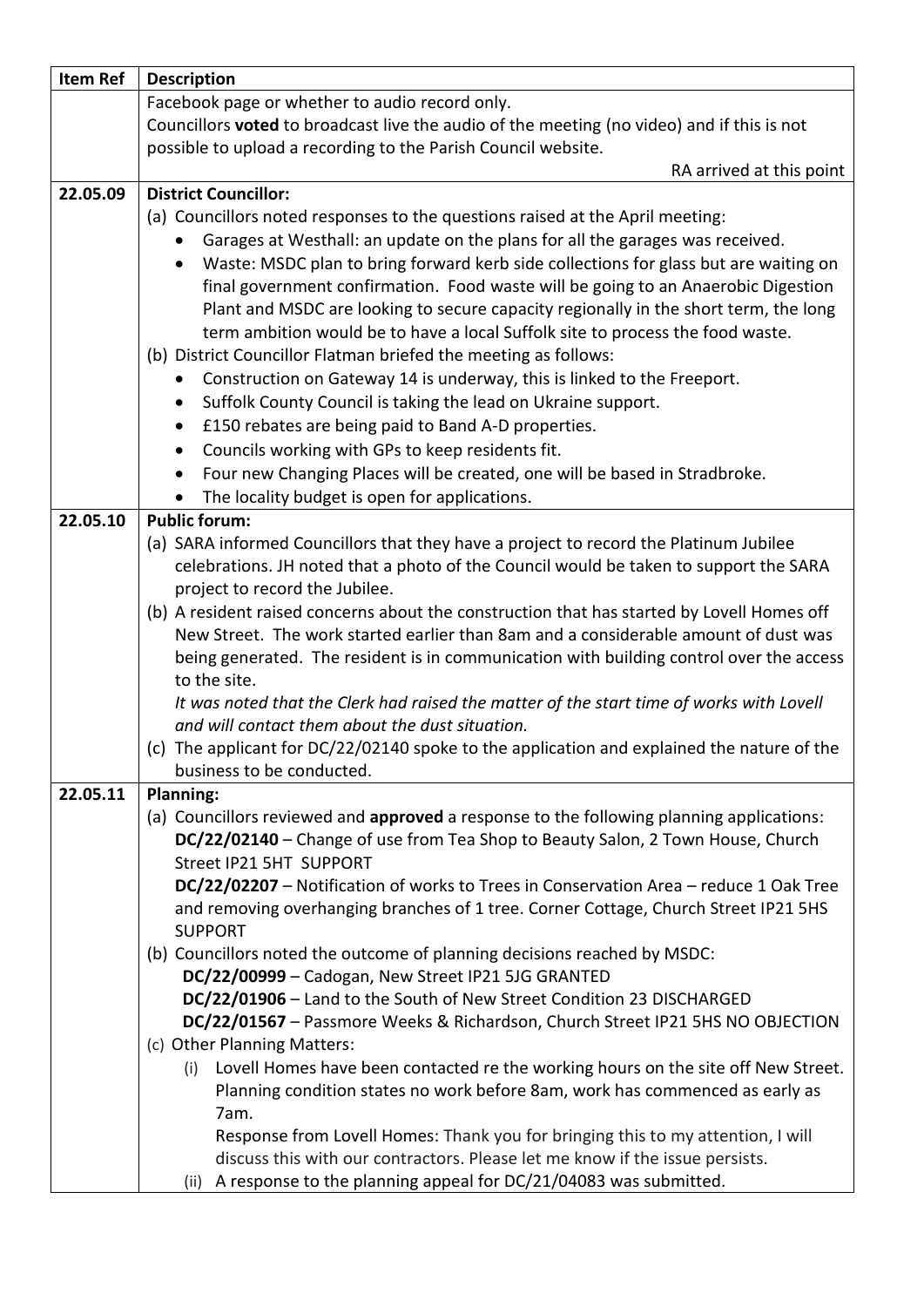| Item Ref | <b>Description</b>                                                                                                                           |
|----------|----------------------------------------------------------------------------------------------------------------------------------------------|
|          | (iii) There have been no updates received regarding the Joint Local Plan timetable.                                                          |
| 22.05.12 | <b>Finance:</b>                                                                                                                              |
|          | (a) Councillors noted account balances at 30 <sup>th</sup> April 2022 as:                                                                    |
|          | Current: £17,909.29                                                                                                                          |
|          | Deposit: £97,238.62                                                                                                                          |
|          | (b) Councillors approved the payments to be made as per the schedule attached to the                                                         |
|          | minutes in the minute book.                                                                                                                  |
|          | (c) Councillors noted the receipts received during the month including the first payment of                                                  |
|          | the precept and a CIL payment (£31,490).                                                                                                     |
| 22.05.13 | <b>Policies &amp; Procedures:</b>                                                                                                            |
|          | (a) Councillors approved the Standing Orders for the year 2022/23.                                                                           |
|          | (b) Councillors approved a variation to the Financial Regulations as follows:                                                                |
|          | Change to 6.18. Single transaction limit increased to £1000 as Microsoft 365 licences                                                        |
|          | total over £800 and current limit did not permit the payment to be processed.                                                                |
|          | (c) Councillors approved the Scheme of Delegation subject to an amendment to the                                                             |
|          | definition of the word emergency and the number of councillors being consulted to 3.                                                         |
|          | (d) Councillors reviewed and adopted the new proposed Code of Conduct for Councillors.                                                       |
| 22.05.14 | <b>Clerk's Report</b>                                                                                                                        |
|          | (a) Health Centre:                                                                                                                           |
|          | A meeting took place 9 <sup>th</sup> May and a revised schedule of works was reviewed and the Drs                                            |
|          | would like to see energy efficiency measures prioritised, it was noted that the residents                                                    |
|          | would like to see the building tidied up. A tentative agreement has been reached on                                                          |
|          | access to the building - access to the attic space can happen whenever the surgery is                                                        |
|          | open and the Drs are willing to allow access to half the building at a time for other                                                        |
|          | works.                                                                                                                                       |
|          | (b) Football dug outs and playing field:                                                                                                     |
|          | Following complaints about noise and anti-social behaviour at the playing fields, a<br>report was submitted to the Safer Neighbourhood Team. |
|          | Councillors debated the request to remove the dugouts and decided not to progress                                                            |
|          | this. The matter will be reviewed as part of the CIL projects review - where playing field                                                   |
|          | security is highlighted as a potential project.                                                                                              |
|          | (c) Play parks & fitness equipment:                                                                                                          |
|          | Work is underway on the maintenance of the play parks and playing field.                                                                     |
|          | (d) Footpath & Tree Wardens:                                                                                                                 |
|          | meetings have taken place and the applicants will be contacted to see whether they                                                           |
|          | wish to pursue the roles.                                                                                                                    |
|          | (e) Highways:                                                                                                                                |
|          | <b>Email from Cllr Gould</b>                                                                                                                 |
|          | An experimental Traffic Regulation Order is being prepared by Highways. This would restrict the                                              |
|          | movement of HGVs through that part of Eye town centre not already subject to a similar                                                       |
|          | restriction. The experimental order is supported by separate studies undertaken over an                                                      |
|          | extended period by an independent consultancy (MLM) commissioned by ETC and a separate                                                       |
|          | study undertaken by SCC. The SCC study includes data relating to the wider area while the ETC                                                |
|          | data is focused on the town itself. There is also a weighty body of photographic and traffic data<br>collected by local residents.           |
|          | The rationale for an experimental TRO is that it will enable the impact on neighbouring                                                      |
|          | settlements and the area economy to be assessed. Within the experimental period the TRO can                                                  |
|          | be withdrawn or modified. If the TRO is shown to be effective then it could be made permanent                                                |
|          | no sooner than 6 months. Of course, HGVs making local deliveries will be permitted as will                                                   |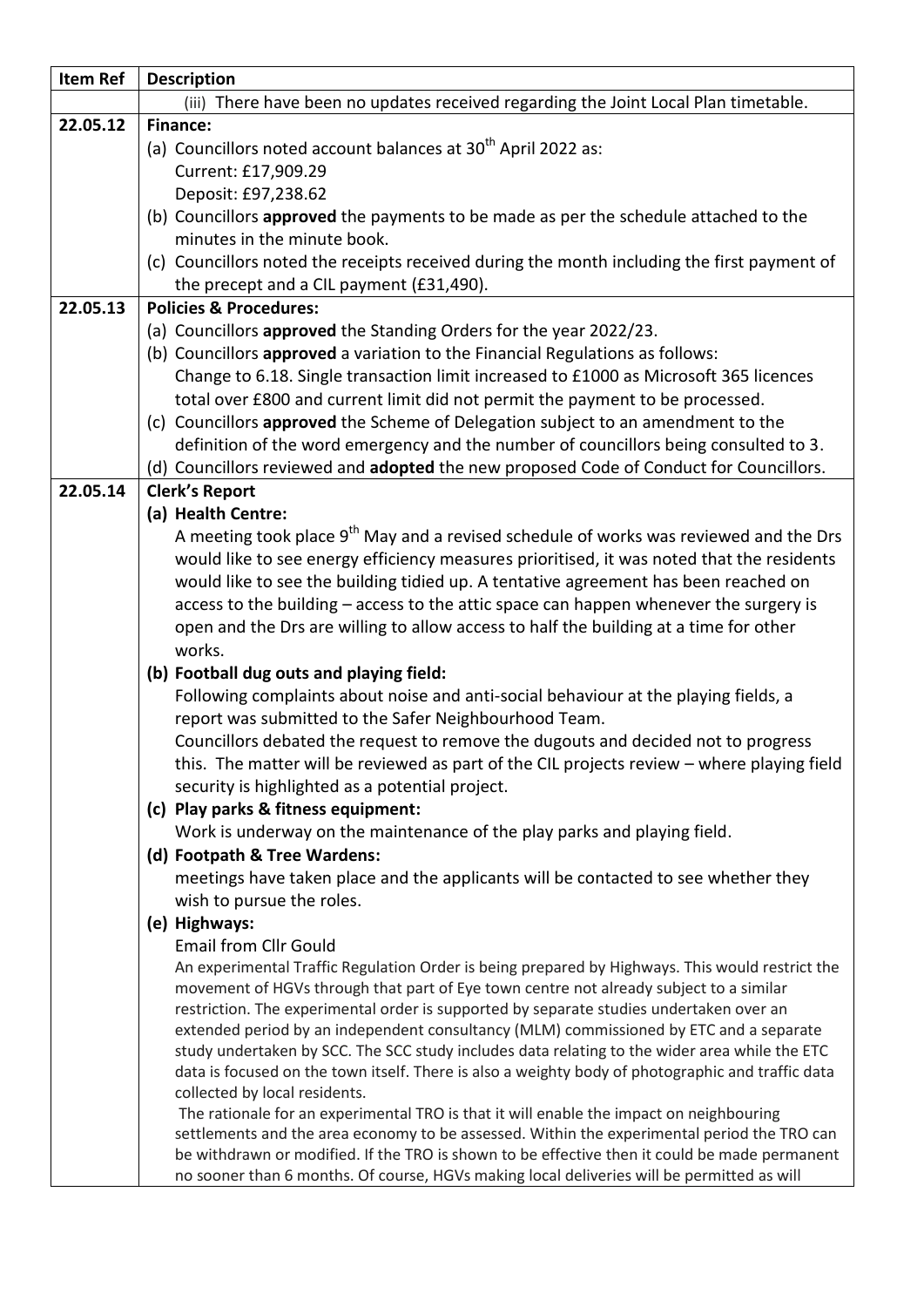| <b>Item Ref</b> | <b>Description</b>                                                                                   |
|-----------------|------------------------------------------------------------------------------------------------------|
|                 | agricultural vehicles.                                                                               |
|                 | The Council has requested information on what the alternative routes will be.                        |
|                 | The Council will keep an eye on the implications on Stradbroke of the proposed TRO to                |
|                 | determine whether there is a significant impact on the Parish. Cllr Gould stated at the              |
|                 | recent APM that if there was a significant impact the TRO could be stopped sooner.                   |
|                 | The Council has requested a copy of the survey undertaken by SCC as part of the review               |
|                 | for Eye.                                                                                             |
|                 | The SCC county-wide review of HGV routes is promised to be published this Spring.                    |
| 22.05.15        | Councillors received updates and reports from Committees, Representatives and Working                |
|                 | <b>Parties as follows:</b>                                                                           |
|                 | (a) Committees                                                                                       |
|                 | There have been no committee meetings since the last full Council meeting.                           |
|                 | (b) Community Centre representative:                                                                 |
|                 | Following the meeting with the PC representatives, the SSCC representatives reported                 |
|                 | that the PC had refused to give SSCC any CIL money towards the planned expansion now                 |
|                 | or in the future. As a result Trustees had voted to put the project on hold for a year.              |
|                 | JH and RA as the PC reps present queried this statement, as they did not feel this is what           |
|                 |                                                                                                      |
|                 | had happened at the meeting. They noted that an offer was made to work together on a                 |
|                 | joint proposal that may or may not include a new pavilion to house the changing rooms.               |
|                 | It was stated that if there was no pavilion, then there would be community CIL available             |
|                 | for the project. An offer was made to assist the SSCC in a bid for MSDC CIL as MSDC                  |
|                 | retain 75% of all CIL receipts. It was noted that in future, meetings will be reported back          |
|                 | only after agreed minutes have been circulated. It was noted that the Trustees have                  |
|                 | stated there was limited public support for the project during the recent consultation.              |
|                 | A copy of the business plan draw up in 2019 was requested and this request will be                   |
|                 | discussed at the next SSCC meeting due to be held on 10 <sup>th</sup> May.                           |
|                 | The land registration response is noted elsewhere on the agenda.                                     |
|                 | An update on the CIO will be given at the next SSCC meeting.                                         |
|                 | (c) Working Groups                                                                                   |
|                 | $(i)$ Broadband – no update.                                                                         |
|                 | (ii) Youth Council - no update.                                                                      |
|                 | (iii) Community Asset - a meeting has yet to be arranged.                                            |
|                 | (iv) Climate Change:                                                                                 |
|                 | <b>Biodiversity: Swifts</b>                                                                          |
|                 | Six swift boxes, painted by Stradbroke Primary School pupils, have now been installed on             |
|                 | the Leisure Centre. Many thanks to all those involved. Our Stradbroke electrician worked at          |
|                 | very short notice to install the mic, just as early single swifts have been seen in Suffolk-         |
|                 | sightings in Woodbridge, Framlingham and Stradbroke. We hope the recorded sounds of                  |
|                 | baby swift twitters in the morning and evening (not too loud) will attract prospective swifts        |
|                 | to the boxes to help increase swift habitat in Stradbroke. Swifts have been reduced by 60%           |
|                 | in the UK, partly due to loss of nesting sites and, we might assume, a 75% decline of flying         |
|                 | insects, the only food swifts feed on. Councillors, please encourage friends and family to           |
|                 | NOT use insecticides in the garden, to look out for swifts and even install swift boxes and<br>mics! |
|                 | <b>Sustainable Energy in Stradbroke</b>                                                              |
|                 | Through registration of Stradbroke Community Land Trust (SCLT), the Parish Council is now            |
|                 | ready to move on to the next steps with the Community Development Works. This Suffolk                |
|                 | County initiative is funded among others by the European Regional Development Fund and               |
|                 | Eastern New Electricity.                                                                             |